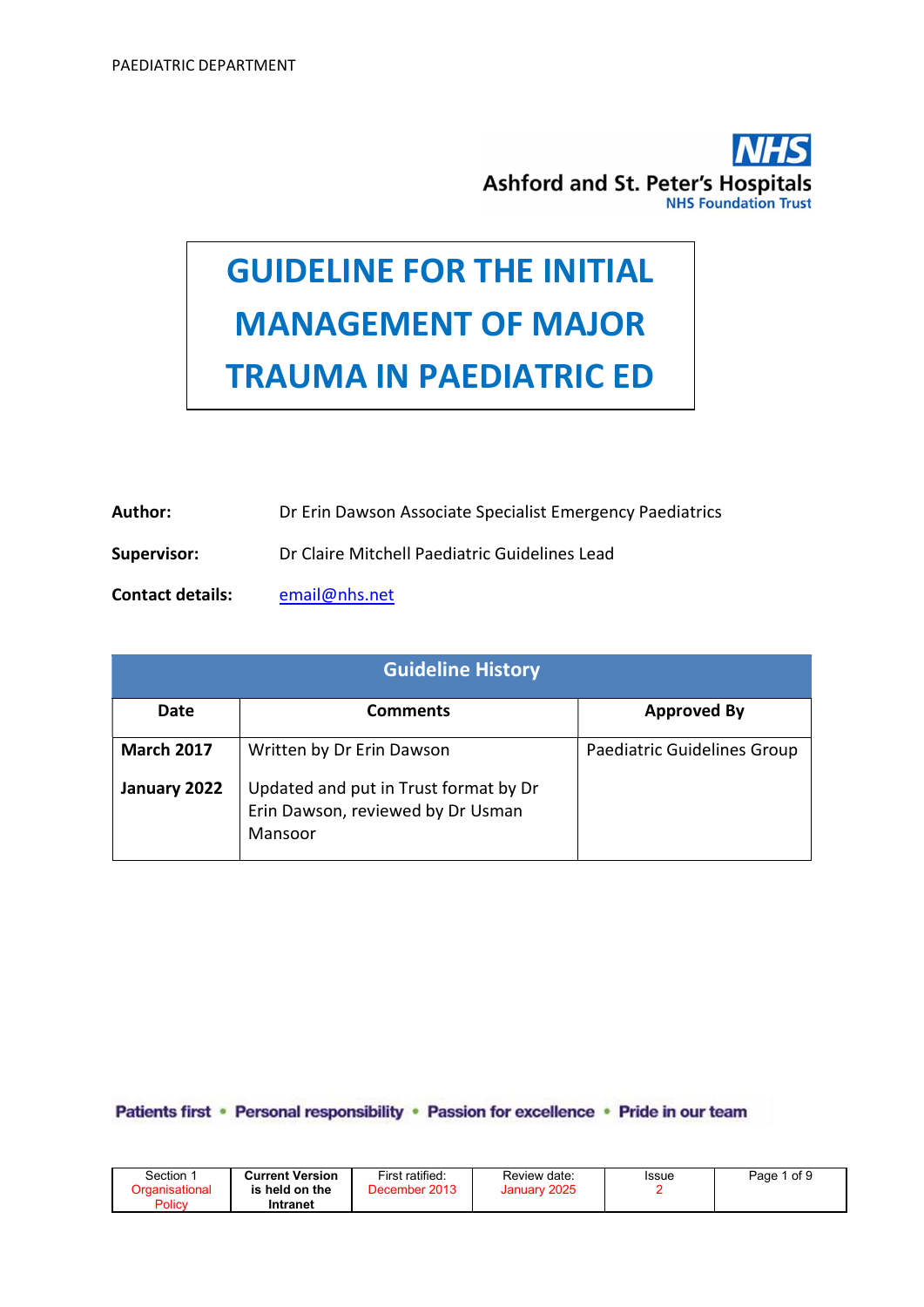#### **Contents**

- 1. Guideline
	- a. Introduction

b.

- 2. Supporting References
- 3. Supporting Trust Guidelines
- 4. Guideline Governance
	- a. Scope
	- b. Purpose
	- c. Duties and Responsibilities
	- d. Approval and Ratification
	- e. Dissemination and Implementation
	- f. Review and Revision Arrangements
	- g. Equality Impact Assessment
	- h. Document Checklist
- 5. Appendices

1.

| Section               | <b>Current Version</b> | First ratified: | Review date:    | Issue | Page 2 of 9 |
|-----------------------|------------------------|-----------------|-----------------|-------|-------------|
| <b>Draanisational</b> | is held on the         | December 2013   | 2025<br>January |       |             |
| <b>Policy</b>         | Intranet               |                 |                 |       |             |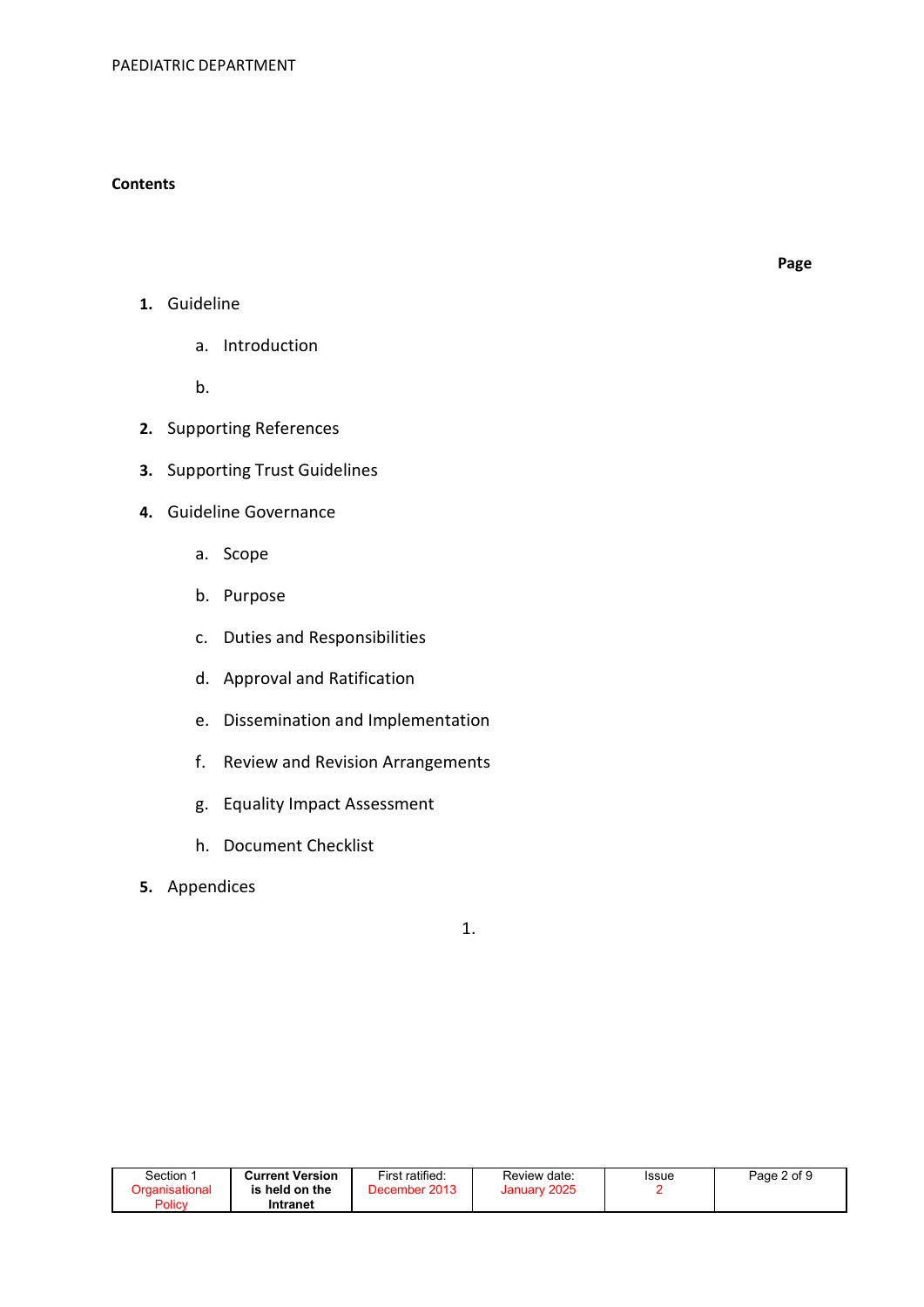# Guideline for the Initial Management of Major Trauma in Paediatric ED

#### **Introduction**

St Peter's is not a trauma centre, and major trauma should go to St George's Hospital. However, some trauma may present, and this guideline is to assist the medical staff in the initial management of trauma in the Paediatric ED

The Trauma Team must be called (via 2222 on switchboard) for all patients with major trauma. The most senior ED doctor in the department should lead the Trauma Call, with members of the Paediatric, Orthopaedic, Surgical and Anaesthetic team in attendance.

#### Prepare for child's arrival with WETFLAG

| W-Weight     | 0-12 months - (age $x$ 0.5) + 4 |
|--------------|---------------------------------|
|              | 1-5 years – (age $x 2$ ) + 4    |
|              | 6-12 years – (age $x$ 3) + 7    |
| E-Energy     | 4J/kg                           |
| T-Tube       | Diameter (age/4) + 4            |
|              | Length $(age/2) + 12$           |
| F-Fluids     | 10ml/kg 0.9% saline             |
| L-Lorazepam  | $0.1$ mg/kg                     |
| A-Adrenaline | 0.1ml/kg of 1:10,000            |
| G-Glucose    | 2mg/kg of 10% Dextrose          |

## RESPONSIVE?

# NO----- CARDIAC ARREST MANAGEMENT

#### YES ---> PRIMARY ASSESSMENT

ABCD looking for life threatening issues; treat any issues encountered before moving to the next step. Do not forget to give analgesia as required.

| Section :             | <b>Current Version</b> | First ratified: | Review date: | Issue | Page 3 of 9 |
|-----------------------|------------------------|-----------------|--------------|-------|-------------|
| <b>Organisational</b> | is held on the         | December 2013   | January 2025 |       |             |
| Policy                | Intranet               |                 |              |       |             |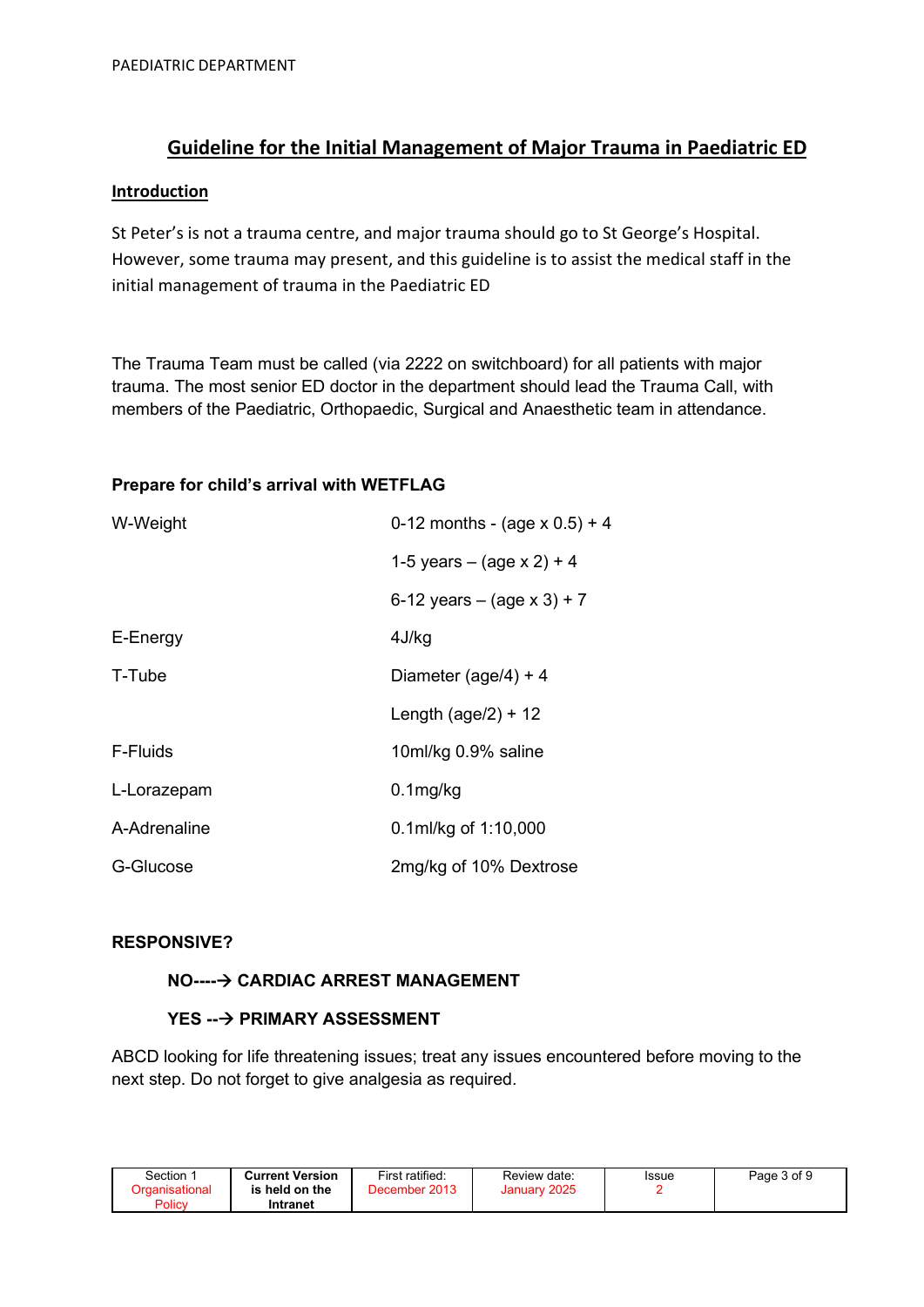## **RESUSCITATION**

Control catastrophic external haemorrhage

Airway and cervical spine

Breathing - RR O2 SATS

Circulation - HR BP CRT

-IV or IO access

Disability- AVPU

Correct abnormalities as they arise, reassess continually.

#### SECONDARY SURVEY

Looking for key features

# EMERGENCY TREATMENT

REASSESS focusing on system control

#### CONTINUE STABILISATION

CONTINUING CARE

HANDOVER

**TRANSFER** 

# Supporting References

2. Ref: APLS 6E Edition including update from 2021 ILCOR

# https://www.resus.org.uk/library/2021-resuscitation-guidelines

| Section               | <b>Current Version</b> | First ratified: | Review date: | Issue | Page 4 of 9 |
|-----------------------|------------------------|-----------------|--------------|-------|-------------|
| <b>Organisational</b> | is held on the         | December 2013   | January 2025 |       |             |
| Policy                | Intranet               |                 |              |       |             |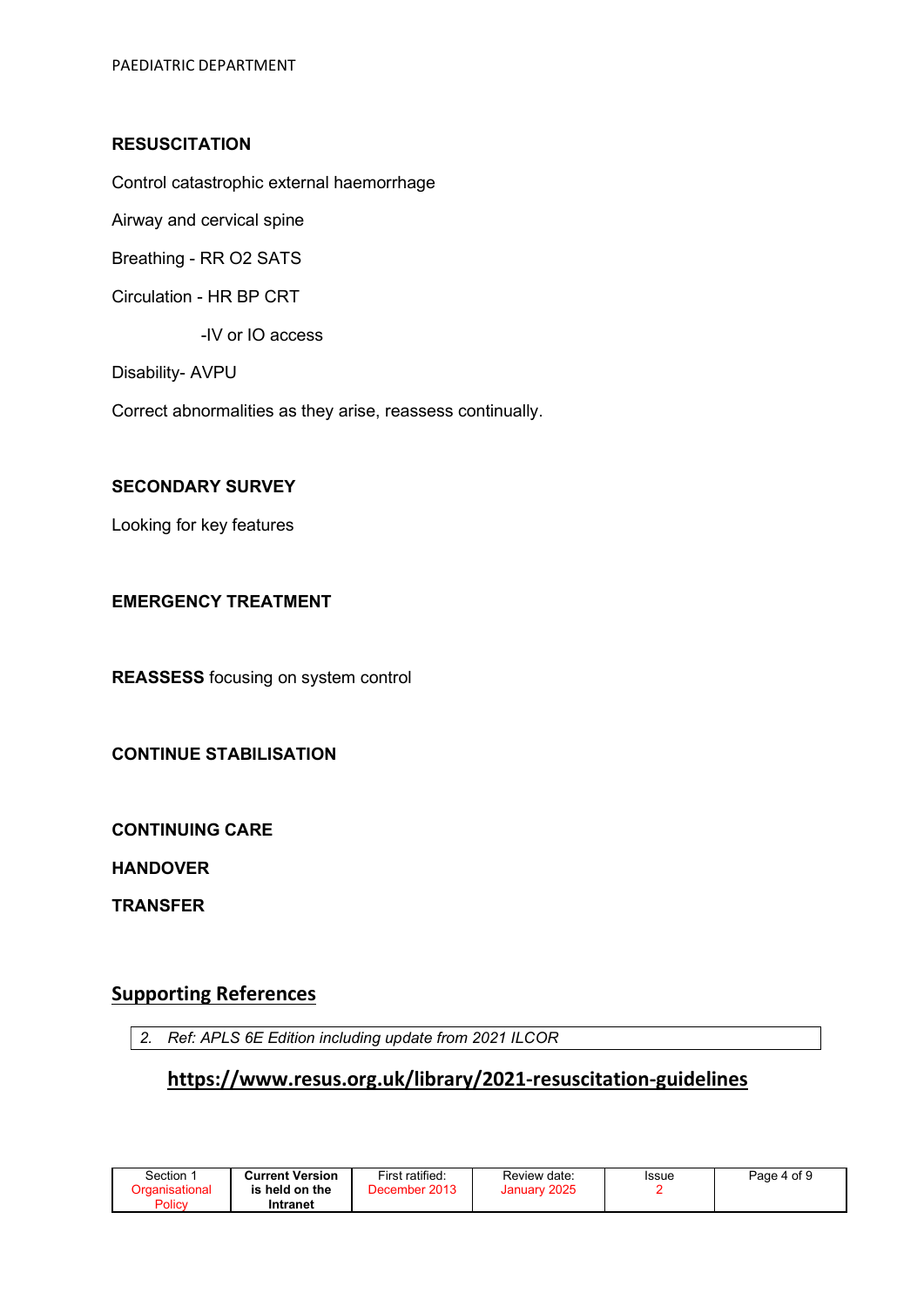# 2. Guideline Governance

# a. Scope

This guideline is relevant to all staff caring for all children from 0-18 years old across the emergency department, inpatient ward and outpatient department.

# b. Purpose

- i. This guidelines aims to facilitate a common approach to the management of children. At times deviation from the guideline may be necessary, this should be documented and is the responsibility of the attending consultant.
- ii. This guideline is subject to regular review to ensure ongoing evidence based practice.

## c. Duties and Responsibilities

All healthcare professionals responsible for the care of all children 0-18years should be aware of practice according to this guideline.

## d. Approval and Ratification

This guideline will be approved and ratified by the Paediatric Guidelines Group.

#### e. Dissemination and Implementation

- i. This guideline will be uploaded to the trust intranet 'Paediatric Guidelines' page and thus available for common use.
- ii. This guideline will be shared as part of ongoing education within the Paediatric Department for both medical and nursing staff.
- iii. All members of staff are invited to attend and give comments on the guideline as part of the ratification process.

# f. Review and Revision Arrangements

- a. This policy will be reviewed on a 3 yearly basis by the appropriate persons.
- b. If new information comes to light prior to the review date, an earlier review will be prompted.
- c. Amendments to the document shall be clearly marked on the document control sheet and the updated version uploaded to the intranet. Minor amendments will be ratified through the Paediatric Guidelines Group. A minor amendment would consist of no major change in process, and includes but is not limited to, amendments to documents within the appendices.

| Section               | <b>Current Version</b> | First ratified: | Review date: | Issue | Page 5 of 9 |
|-----------------------|------------------------|-----------------|--------------|-------|-------------|
| <b>Craanisational</b> | is held on the         | December 2013   | January 2025 |       |             |
| Policy                | Intranet               |                 |              |       |             |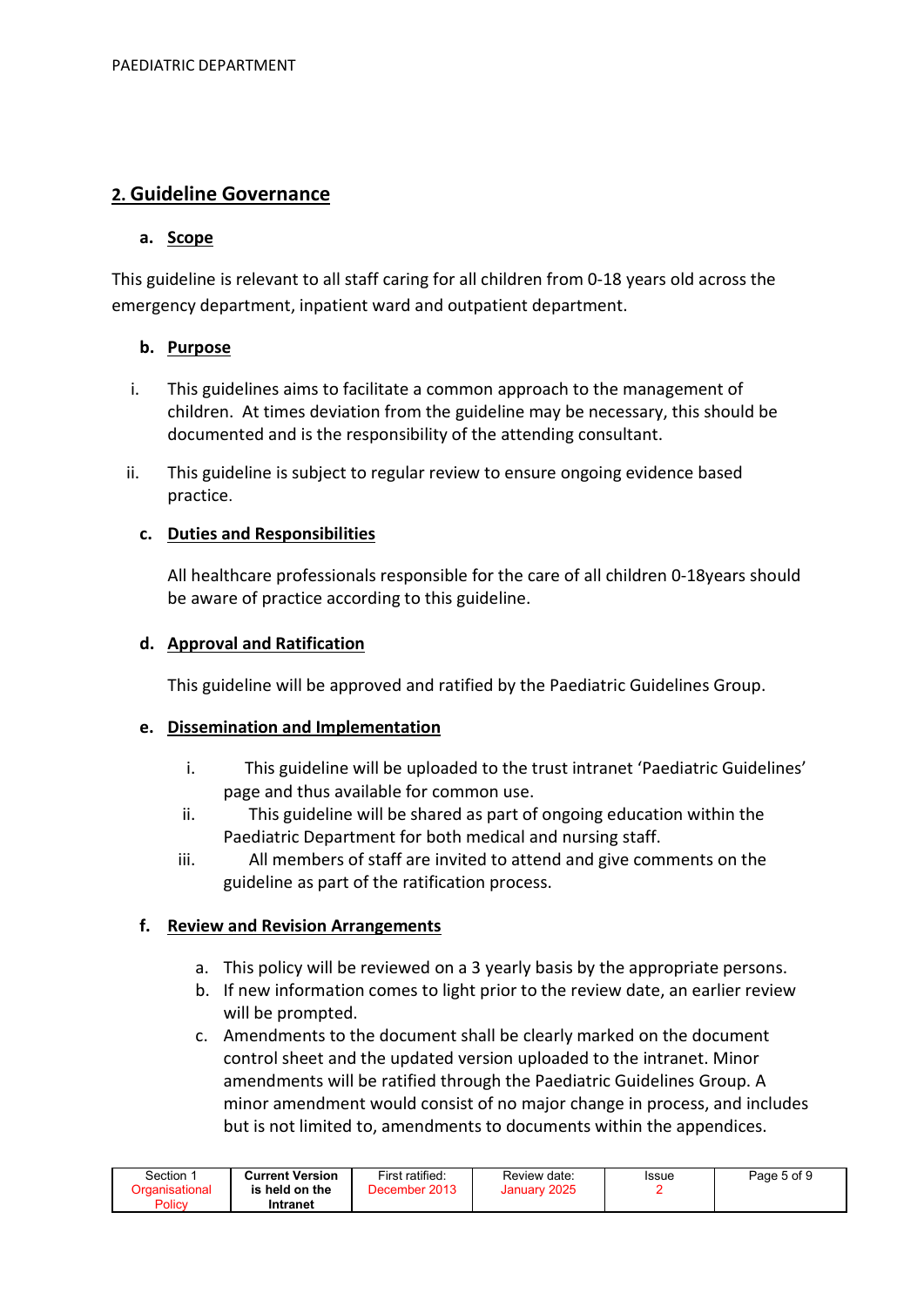## g. Equality Impact Assessment

#### Background

Who was involved in the Equality Impact Assessment

Author and the supervising consultants.

#### Methodology

- A brief account of how the likely effects of the policy was assessed (to include race and ethnic origin, disability, gender, culture, religion or belief, sexual orientation, age)
- The data sources and any other information used
- The consultation that was carried out (who, why and how?)

All groups of staff and patients were taken into consideration and there is no bias towards or against any particular group.

#### Key Findings

- Describe the results of the assessment
- Identify if there is adverse or a potentially adverse impacts for any equalities groups

There is no evidence of discrimination.

#### **Conclusion**

• Provide a summary of the overall conclusions

There is no evidence of discrimination.

#### Recommendations

- State recommended changes to the proposed policy as a result of the impact assessment
- Where it has not been possible to amend the policy, provide the detail of any actions that have been identified
- Describe the plans for reviewing the assessment

This guideline is appropriate for use.

| Section ∵<br>Organisational | <b>Current Version</b><br>is held on the | First ratified:<br>December 2013 | Review date:<br>January 2025 | Issue | Page 6 of 9 |
|-----------------------------|------------------------------------------|----------------------------------|------------------------------|-------|-------------|
| Policy                      | Intranet                                 |                                  |                              |       |             |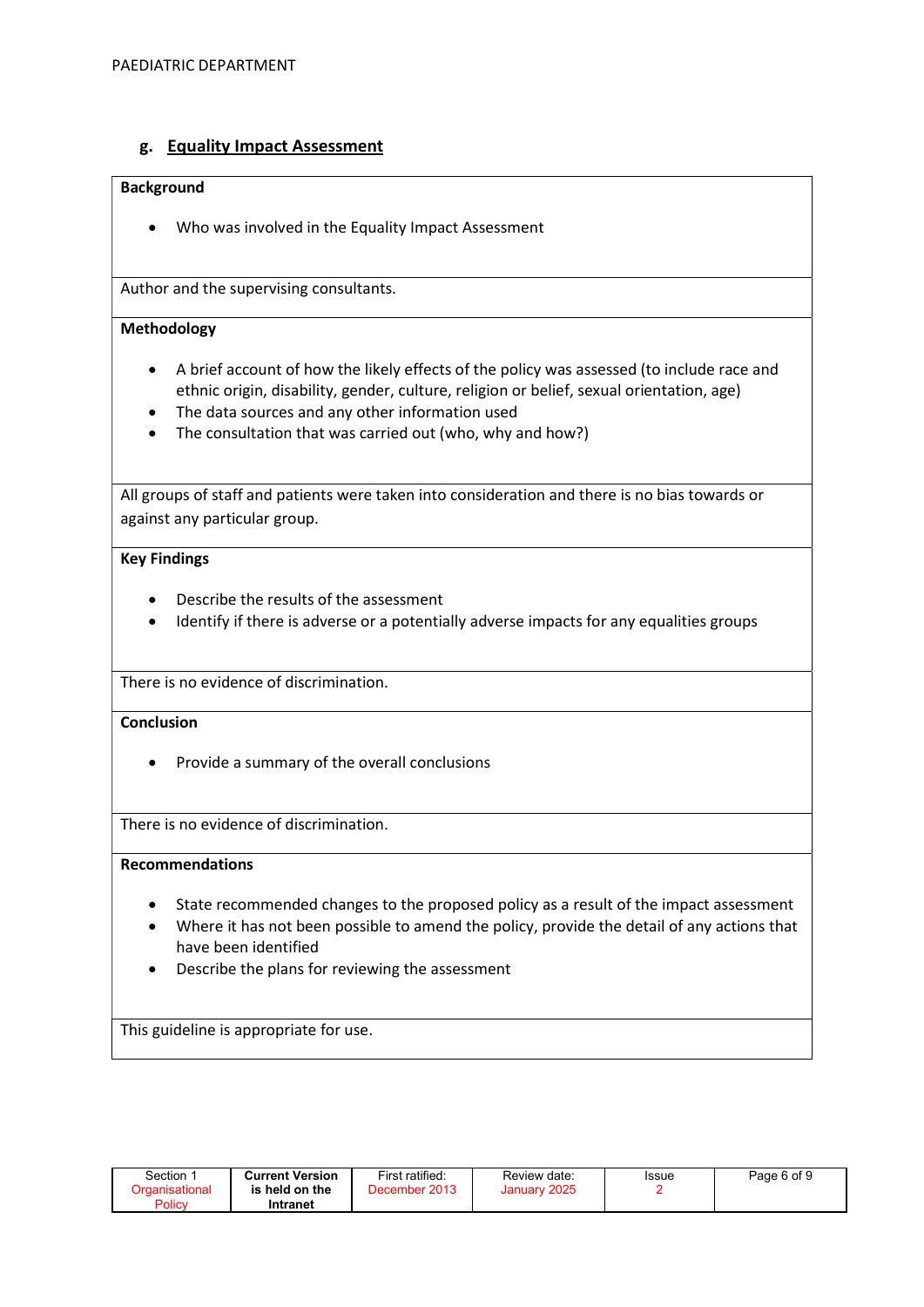# h. Document Checklist

To be completed (electronically) and attached to any document which guides practice when submitted to the appropriate committee for approval or ratification.

## Title of the document:

## Policy (document) Author:

#### Executive Director: N/A

|           |                                                                                   | Yes/No/<br>Unsure/NA | <b>Comments</b> |
|-----------|-----------------------------------------------------------------------------------|----------------------|-----------------|
| <u>1.</u> | <b>Title</b>                                                                      |                      |                 |
|           | Is the title clear and unambiguous?                                               | Yes                  |                 |
|           | Is it clear whether the document is a<br>guideline, policy, protocol or standard? | Yes                  |                 |
| 2.        | Scope/Purpose                                                                     |                      |                 |
|           | Is the target population clear and<br>unambiguous?                                | Yes                  |                 |
|           | Is the purpose of the document clear?                                             | Yes                  |                 |
|           | Are the intended outcomes described?                                              | Yes                  |                 |
|           | Are the statements clear and unambiguous?                                         | Yes                  |                 |
| 3.        | <b>Development Process</b>                                                        |                      |                 |
|           | Is there evidence of engagement with<br>stakeholders and users?                   | Yes                  |                 |
|           | Who was engaged in a review of the<br>document (list committees/ individuals)?    | <b>Yes</b>           |                 |
|           | Has the policy template been followed (i.e. is<br>the format correct)?            | Yes                  |                 |
| 4.        | <b>Evidence Base</b>                                                              |                      |                 |
|           | Is the type of evidence to support the<br>document identified explicitly?         | <b>Yes</b>           |                 |

| Section 1<br><b>Current Version</b><br>Organisational<br>is held on the<br>Policy<br>Intranet | First ratified:<br>December 2013 | Review date:<br>January 2025 | Issue | Page 7 of 9 |
|-----------------------------------------------------------------------------------------------|----------------------------------|------------------------------|-------|-------------|
|-----------------------------------------------------------------------------------------------|----------------------------------|------------------------------|-------|-------------|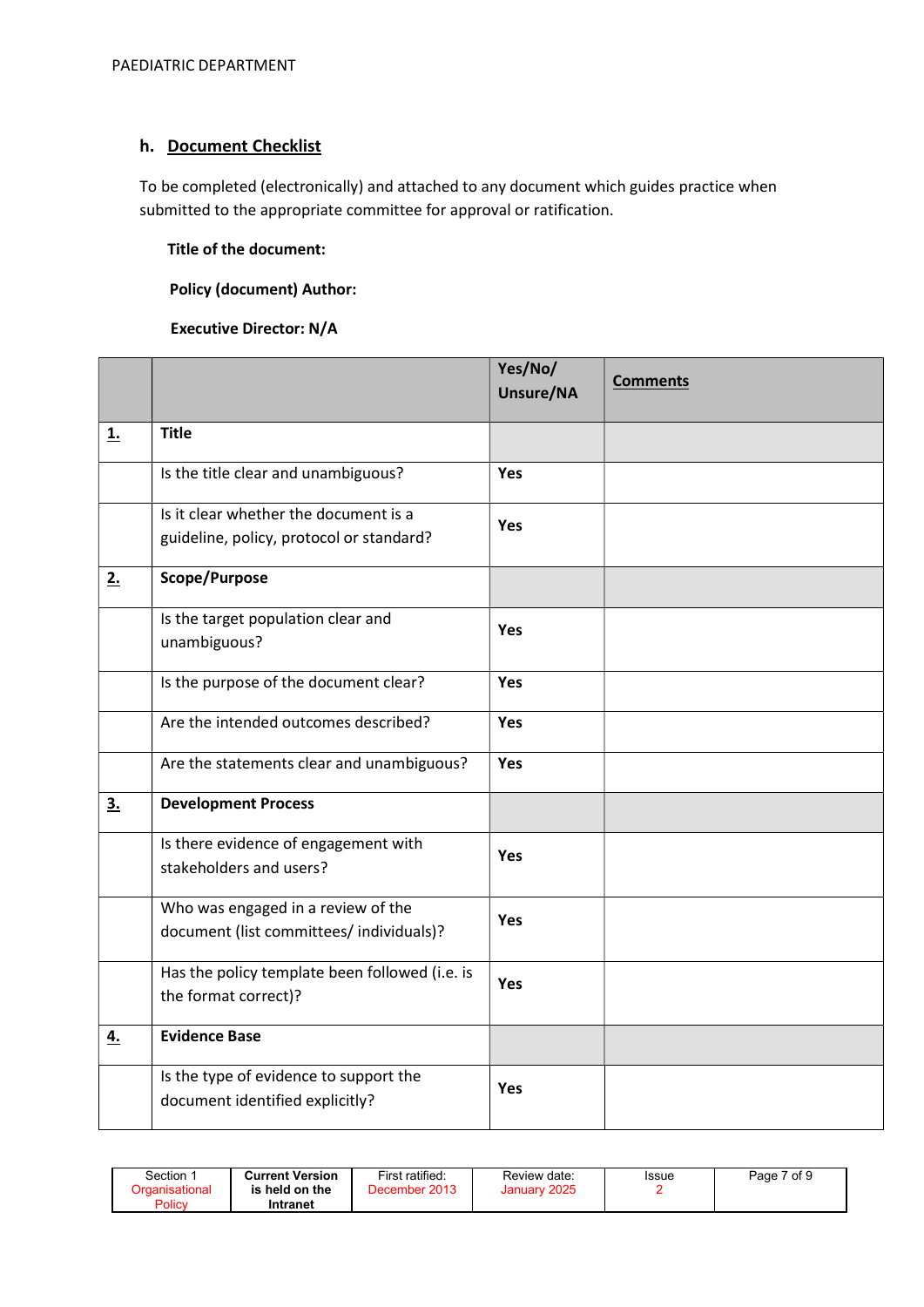|            |                                                                                                                                  | Yes/No/<br><b>Unsure/NA</b> | <b>Comments</b>                    |
|------------|----------------------------------------------------------------------------------------------------------------------------------|-----------------------------|------------------------------------|
|            | Are local/organisational supporting<br>documents referenced?                                                                     | <b>Yes</b>                  |                                    |
| 5.         | Approval                                                                                                                         |                             |                                    |
|            | Does the document identify which<br>committee/group will approve/ratify it?                                                      | <b>Yes</b>                  | <b>Paediatric Guidelines Group</b> |
|            | If appropriate, have the joint human<br>resources/staff side committee (or<br>equivalent) approved the document?                 | <b>Yes</b>                  |                                    |
| 6.         | <b>Dissemination and Implementation</b>                                                                                          |                             |                                    |
|            | Is there an outline/plan to identify how this<br>will be done?                                                                   | <b>Yes</b>                  |                                    |
|            | Does the plan include the necessary<br>training/support to ensure compliance?                                                    | <b>Yes</b>                  |                                    |
| <u>7.</u>  | <b>Process for Monitoring Compliance</b>                                                                                         |                             |                                    |
|            | Are there measurable standards or KPIs to<br>support monitoring compliance of the<br>document?                                   | Yes                         |                                    |
| <u>8.</u>  | <b>Review Date</b>                                                                                                               |                             |                                    |
|            | Is the review date identified and is this<br>acceptable?                                                                         | <b>Yes</b>                  | 2025                               |
| <u>9.</u>  | <b>Overall Responsibility for the Document</b>                                                                                   |                             |                                    |
|            | Is it clear who will be responsible for<br>coordinating the dissemination,<br>implementation and review of the<br>documentation? | Yes                         |                                    |
| <u>10.</u> | <b>Equality Impact Assessment (EIA)</b>                                                                                          |                             |                                    |
|            | Has a suitable EIA been completed?                                                                                               | Yes                         |                                    |

| Section<br>Organisational<br>Policy | <b>Current Version</b><br>held on the ہ<br>ıs<br>Intranet | First ratified:<br>December 2013 | Review date:<br>January 2025 | <b>Issue</b> | Page 8 of 9 |
|-------------------------------------|-----------------------------------------------------------|----------------------------------|------------------------------|--------------|-------------|
|-------------------------------------|-----------------------------------------------------------|----------------------------------|------------------------------|--------------|-------------|